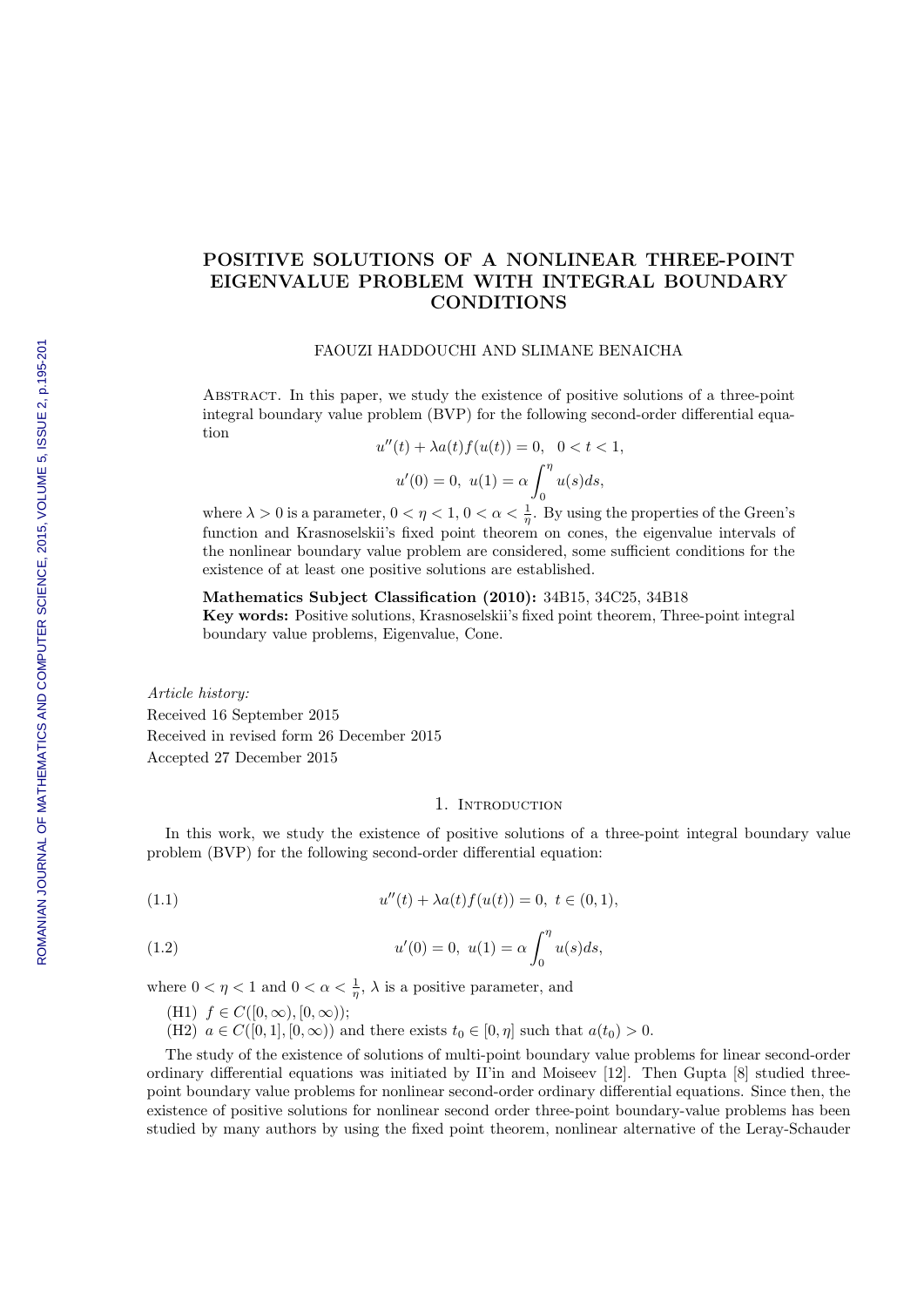approach, or coincidence degree theory. We refer the reader to [1], [2], [4], [6], [7], [10], [11], [17]-[27], [29], [30], [32]-[36] and the references therein.

Liu [20] proved the existence of single and multiple positive solutions for the three-point boundary value problem (BVP)

(1.3) 
$$
u''(t) + a(t)f(u(t)) = 0, \ t \in (0,1),
$$

(1.4) 
$$
u'(0) = 0, \ u(1) = \beta u(\eta),
$$

where  $0 < \eta < 1$  and  $0 < \beta < 1$ .

Recently, Ma [28] studied the second-order three-point boundary value problem (BVP)

(1.5) 
$$
u''(t) + \lambda a(t) f(u(t)) = 0, \ t \in (0,1),
$$

(1.6) 
$$
u(0) = \beta u(\eta), \ u(1) = \alpha u(\eta),
$$

where  $\lambda > 0$  is a parameter,  $\alpha > 0$ ,  $\beta > 0$ ,  $0 < \eta < 1$ ,  $a \in C([0, 1], [0, \infty))$ ,  $f \in C([0, \infty), [0, \infty))$  and there exists  $x_0 \in (0,1)$  such that  $a(x_0) > 0$ . She obtained the existence of single and multiple positive solutions by using Krasnoselskii's fixed point theorem in cones [16].

Boundary value problems with integral boundary conditions for ordinary differential equations represent a very interesting and important class of problems, and arise in the study of various physical, biological and chemical processes, such as heat conduction, chemical engineering, underground water flow, thermo-elasticity, and plasma physics. They include two, three, multi-point and nonlocal BVPs as special cases. The existence of positive solutions for such class of problems has attracted much attention (see [3], [5], [13]-[15], [31], [34], [37] and the references therein).

In [34], Tariboon and Sitthiwirattham investigated the existence of positive solutions of the following three-point integral boundary value problem (BVP)

(1.7) 
$$
u''(t) + a(t)f(u(t)) = 0, \ t \in (0,1),
$$

(1.8) 
$$
u(0) = 0, \ u(1) = \alpha \int_0^{\eta} u(s) ds,
$$

where  $0 < \eta < 1$  and  $0 < \alpha < \frac{2}{\eta^2}$ ,  $f \in C([0,\infty), [0,\infty))$ ,  $a \in C([0,1], [0,\infty))$  and there exists  $t_0 \in [\eta,1]$ such that  $a(t_0) > 0$ . They showed the existence of at least one positive solution if f is either superlinear or sublinear by applying Krasnoselskii's fixed point theorem in cones [16].

In [9], by using Leggett-Williams fixed-point theorem, the authors considered the multiplicity of positive solutions of the following three-point integral boundary value problem (BVP)

(1.9) 
$$
u''(t) + f(t, u(t)) = 0, \ t \in (0, T),
$$

(1.10) 
$$
u(0) = \beta u(\eta), \ u(T) = \alpha \int_0^{\eta} u(s) ds,
$$

where  $0 < \eta < T$ ,  $0 < \alpha < \frac{2T}{\eta^2}$ ,  $0 \leq \beta < \frac{2T - \alpha \eta^2}{\alpha \eta^2 - 2\eta + 2T}$ , and  $f \in C([0, T] \times [0, \infty), [0, \infty))$ .

Motivated greatly by the above-mentioned excellent works, the aim of this paper is to establish some sufficient conditions for the existence of at least one positive solutions of the BVP  $(1.1)$  and  $(1.2)$ . Our ideas are similar those used in [28], but a little different.

We firstly give the corresponding Green's function for the associated linear BVP and some of its properties. Moreover, by applying Krasnoselskii's fixed point theorem, we derive an interval of  $\lambda$  on which there exists a positive solution for the three-point integral boundary value problem  $(1.1)$  and  $(1.2)$ .

As applications, some interesting examples are presented to illustrate the main results. The key tool in our approach is the following Krasnoselskii's fixed point theorem in a cone [16].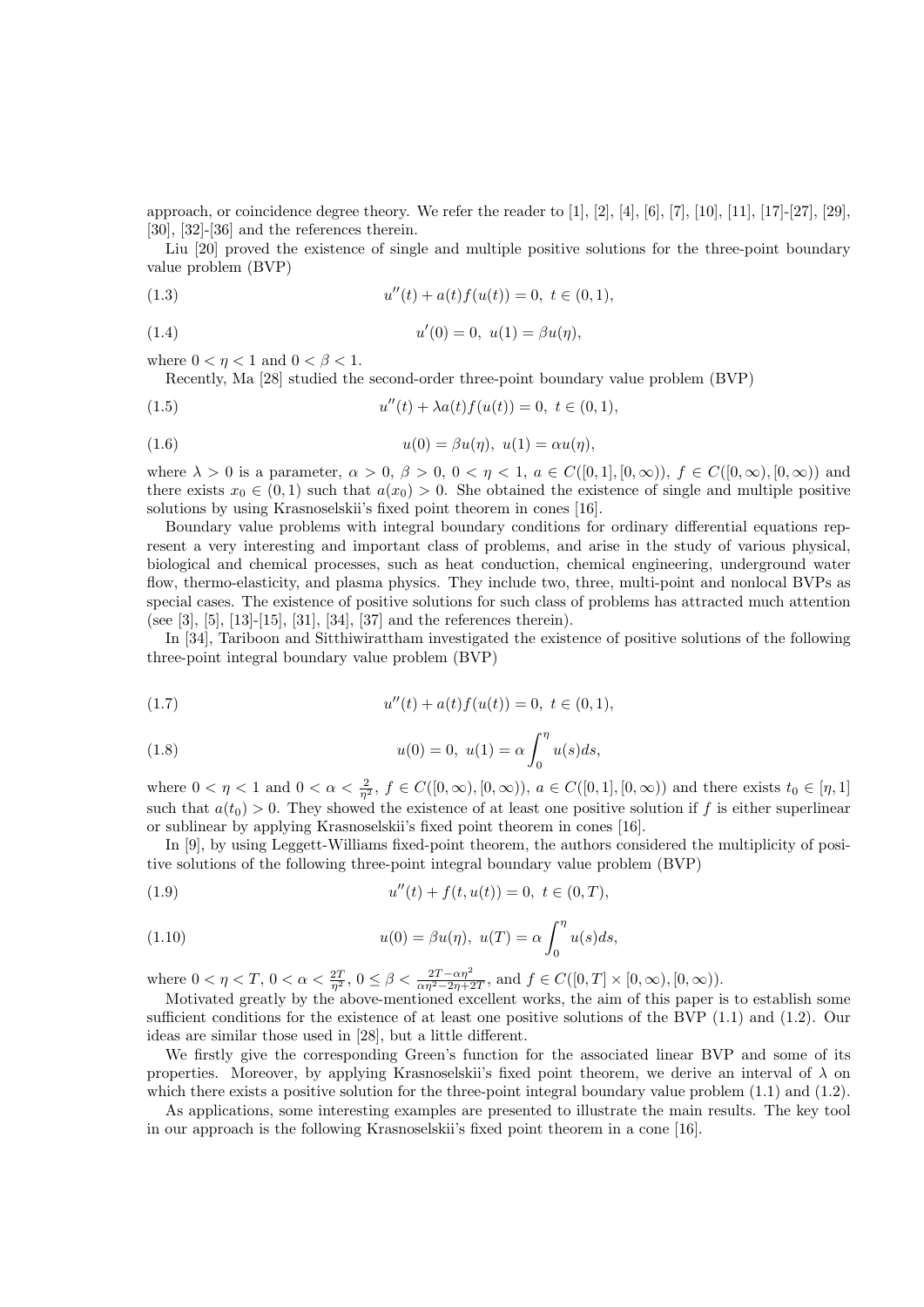**Theorem 1.1.** [16]. Let E be a Banach space, and let  $K \subset E$  be a cone. Assume that  $\Omega_1$ ,  $\Omega_2$  are open bounded subsets of E with  $0 \in \Omega_1$ ,  $\overline{\Omega}_1 \subset \Omega_2$ , and let

$$
A: K \cap (\overline{\Omega}_2 \backslash \Omega_1) \longrightarrow K
$$

be a completely continuous operator such that either (i)  $||Au|| \le ||u||$ ,  $u \in K \cap \partial \Omega_1$ , and  $||Au|| \ge ||u||$ ,  $u \in K \cap \partial \Omega_2$ ; or  $f(ii)$   $||Au|| \ge ||u||$ ,  $u \in K \cap \partial \Omega_1$ , and  $||Au|| \le ||u||$ ,  $u \in K \cap \partial \Omega_2$ hold. Then A has a fixed point in  $K \cap (\overline{\Omega}_2 \setminus \Omega_1)$ .

# 2. Preliminaries

**Lemma 2.1.** Let  $\alpha \eta \neq 1$ . Then for  $y \in C([0,1], \mathbb{R})$ , the problem  $(2.1)$  $u''(t) + y(t) = 0, t \in (0, 1),$ 

(2.2) 
$$
u'(0) = 0, \ u(1) = \alpha \int_0^{\eta} u(s) ds,
$$

has a unique solution

(2.3) 
$$
u(t) = \int_0^1 G(t,s)y(s)ds,
$$

where  $G(t, s) : [0, 1] \times [0, 1] \rightarrow \mathbb{R}$  is the Green's function defined by

(2.4) 
$$
G(t,s) = \frac{1}{2(1-\alpha\eta)} \begin{cases} 2(1-s) - \alpha(\eta-s)^2 - 2(1-\alpha\eta)(t-s), & s \le \min\{\eta,t\};\\ 2(1-s) - \alpha(\eta-s)^2, & t \le s \le \eta;\\ 2(1-s) - 2(1-\alpha\eta)(t-s), & \eta \le s \le t;\\ 2(1-s), & \max\{\eta,t\} \le s. \end{cases}
$$

*Proof.* From  $(2.1)$ , we have

(2.5) 
$$
u(t) = u(0) - \int_0^t (t-s)y(s)ds.
$$

Integrating (2.5) from 0 to  $\eta$ , where  $\eta \in (0,1)$ , we have

$$
\int_0^{\eta} u(s)ds = u(0)\eta - \frac{1}{2}\int_0^{\eta} (\eta - s)^2 y(s)ds.
$$

Since

$$
u(1) = u(0) - \int_0^1 (1 - s)y(s)ds,
$$

from  $u(1) = \alpha \int_0^{\eta} u(s) ds$ , we have

$$
(1 - \alpha \eta)u(0) = \int_0^1 (1 - s)y(s)ds - \frac{\alpha}{2} \int_0^{\eta} (\eta - s)^2 y(s)ds.
$$

Therefore,

$$
u(0) = \frac{1}{1 - \alpha \eta} \int_0^1 (1 - s) y(s) ds - \frac{\alpha}{2(1 - \alpha \eta)} \int_0^{\eta} (\eta - s)^2 y(s) ds,
$$

from which it follows that

$$
u(t) = \frac{1}{1 - \alpha \eta} \int_0^1 (1 - s) y(s) ds - \frac{\alpha}{2(1 - \alpha \eta)} \int_0^{\eta} (\eta - s)^2 y(s) ds - \int_0^t (t - s) y(s) ds.
$$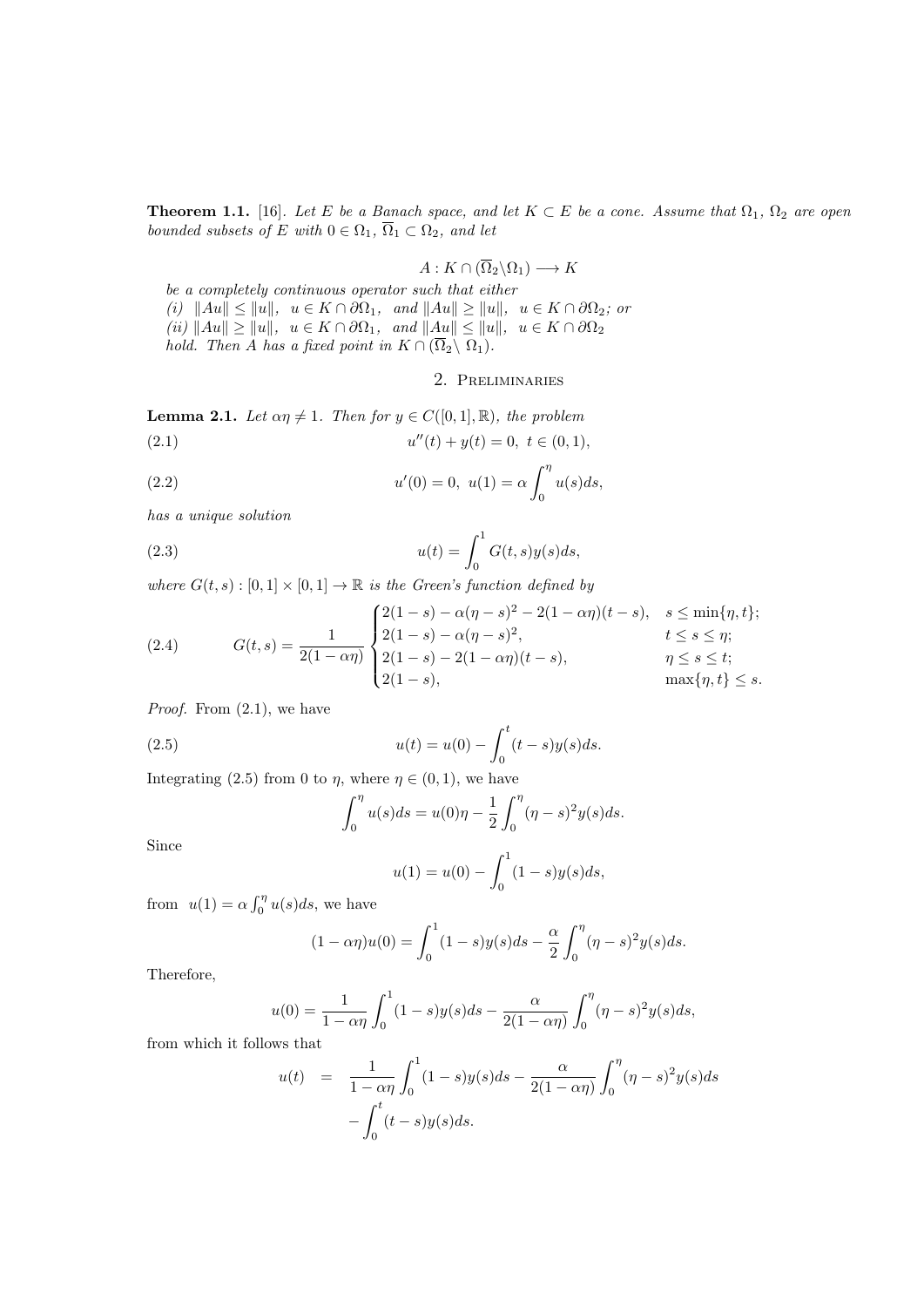If  $t \leq \eta$ , then

$$
u(t) = \int_0^{\eta} \frac{1-s}{1-\alpha \eta} y(s) ds - \int_0^{\eta} \frac{\alpha(\eta-s)^2}{2(1-\alpha \eta)} y(s) ds + \int_{\eta}^1 \frac{1-s}{1-\alpha \eta} y(s) ds
$$
  

$$
- \int_0^t (t-s)y(s) ds
$$
  

$$
= \int_0^t \frac{2(1-s) - \alpha(\eta-s)^2 - 2(1-\alpha \eta)(t-s)}{2(1-\alpha \eta)} y(s) ds + \int_{\eta}^1 \frac{1-s}{1-\alpha \eta} y(s) ds
$$
  

$$
+ \int_t^{\eta} \frac{2(1-s) - \alpha(\eta-s)^2}{2(1-\alpha \eta)} y(s) ds
$$
  

$$
= \int_0^1 G(t,s)y(s) ds.
$$

If  $t \geq \eta$ , then

$$
u(t) = \int_0^t \frac{1-s}{1-\alpha\eta} y(s)ds - \int_0^\eta \frac{\alpha(\eta-s)^2}{2(1-\alpha\eta)} y(s)ds + \int_t^1 \frac{1-s}{1-\alpha\eta} y(s)ds
$$
  

$$
- \int_0^t (t-s)y(s)ds
$$
  

$$
= \int_0^\eta \frac{2(1-s) - \alpha(\eta-s)^2 - 2(1-\alpha\eta)(t-s)}{2(1-\alpha\eta)} y(s)ds + \int_t^1 \frac{1-s}{1-\alpha\eta} y(s)ds
$$
  

$$
+ \int_\eta^t \frac{(1-s) - (1-\alpha\eta)(t-s)}{1-\alpha\eta} y(s)ds
$$
  

$$
= \int_0^1 G(t,s)y(s)ds.
$$

This completes the proof.

For convenience, we define

$$
g(s) = \frac{1}{1 - \alpha \eta} (1 - s), \ \ s \in [0, 1].
$$

For the Green's function  $G(t, s)$ , we have the following two lemmas.

**Lemma 2.2.** Let  $0 < \eta < 1$  and  $0 < \alpha < \frac{1}{\eta}$ . Then the Green's function in (2.4) satisfies

$$
(2.6) \t\t 0 \le G(t,s) \le g(s),
$$

for each  $s, t \in [0, 1]$ .

*Proof.* First of all, note that by (2.4) it follows that  $G(t, s) \le g(s)$  for any  $(t, s) \in [0, 1] \times [0, 1]$ . Next, we will prove that  $G(t, s) \geq 0$  for any  $(t, s) \in [0, 1] \times [0, 1]$ . If  $\eta \leq s \leq t$ , then

$$
G(t,s) = \frac{1}{1-\alpha\eta} \Big( (1-s) - (1-\alpha\eta)(t-s) \Big)
$$
  
= 
$$
\frac{1}{1-\alpha\eta} \Big( (1-t) + \alpha\eta(t-s) \Big) \ge 0.
$$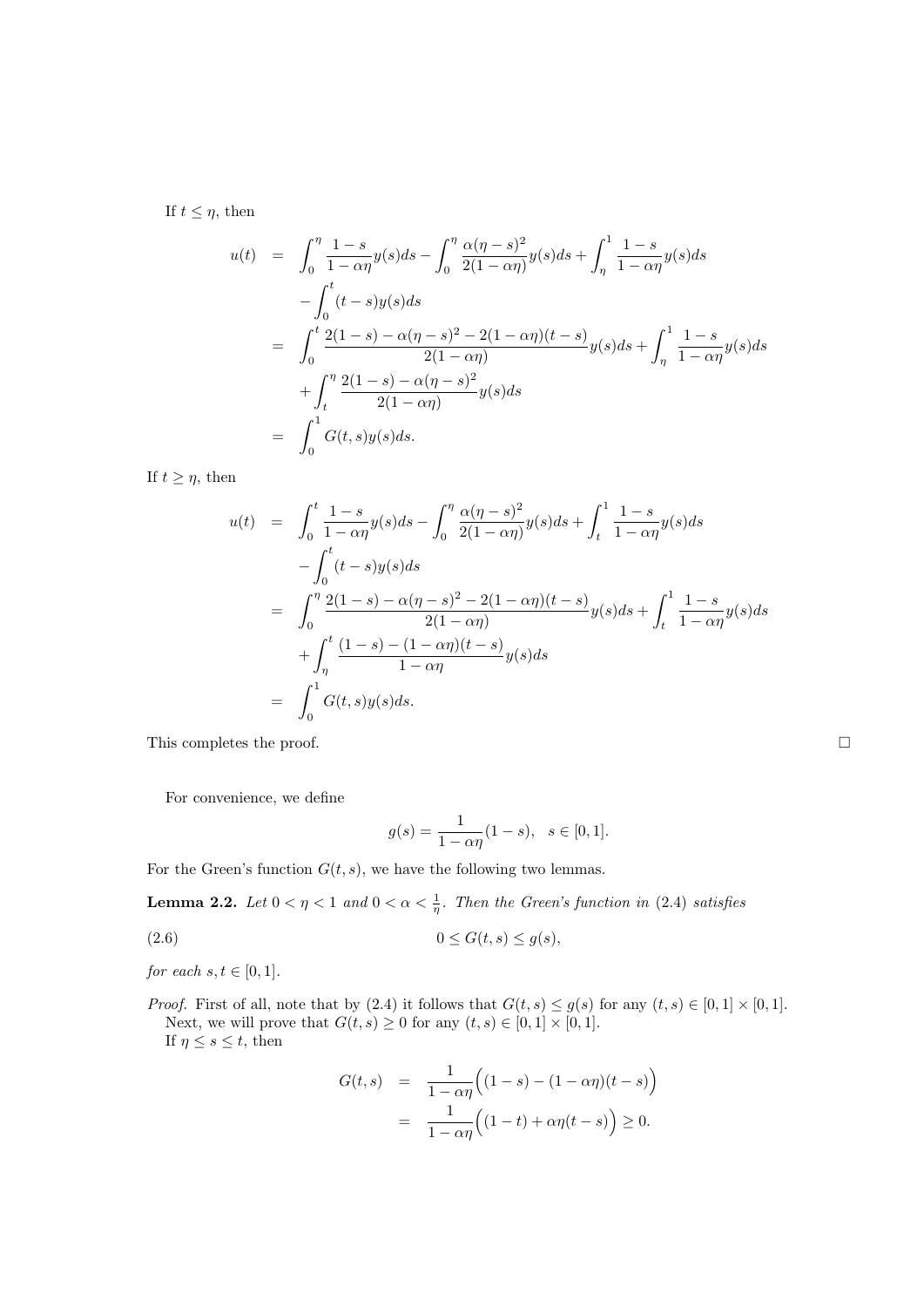If  $t \leq s \leq \eta$ , then

$$
G(t,s) = \frac{1}{2(1 - \alpha \eta)} \left( 2(1 - s) - \alpha(\eta - s)^2 \right)
$$
  
\n
$$
\geq \frac{1}{2(1 - \alpha \eta)} \left( 2(1 - s) - \frac{(\eta - s)^2}{\eta} \right)
$$
  
\n
$$
= \frac{2\eta - \eta^2 - s^2}{2\eta(1 - \alpha \eta)}
$$
  
\n
$$
\geq \frac{2\eta - 2\eta^2}{2\eta(1 - \alpha \eta)}
$$
  
\n
$$
= \frac{1 - \eta}{1 - \alpha \eta}
$$
  
\n
$$
\geq 0.
$$

If  $s \leq \min\{\eta, t\}$ , then

$$
G(t,s) = \frac{1}{2(1-\alpha\eta)} \Big( 2(1-s) - \alpha(\eta - s)^2 - 2(1-\alpha\eta)(t-s) \Big)
$$
  
= 
$$
\frac{1}{2(1-\alpha\eta)} \Big( 2(1-t) - \alpha\eta^2 - \alpha s^2 + 2\alpha\eta t \Big)
$$
  

$$
\geq \frac{1}{2(1-\alpha\eta)} \Big( 2(1-t) + \alpha\eta(t-\eta) + \alpha s(\eta - s) \Big).
$$

We distinguish the following two cases:

If  $s \leq \eta \leq t$ , then  $G(t, s) \geq 0$ .

If  $s \le t \le \eta$ , then

$$
G(t,s) = \frac{1}{2(1 - \alpha \eta)} \left( 2(1 - t) - \alpha \eta^2 - \alpha s^2 + 2\alpha \eta t \right)
$$
  
\n
$$
\geq \frac{1}{2(1 - \alpha \eta)} \left( 2(1 - t) - \alpha (\eta - t)^2 \right)
$$
  
\n
$$
\geq \frac{1}{2(1 - \alpha \eta)} \left( 2(1 - t) - \frac{(\eta - t)^2}{\eta} \right)
$$
  
\n
$$
= \frac{2\eta - \eta^2 - t^2}{2\eta(1 - \alpha \eta)}
$$
  
\n
$$
\geq \frac{2\eta - 2\eta^2}{2\eta(1 - \alpha \eta)}
$$
  
\n
$$
= \frac{1 - \eta}{1 - \alpha \eta}
$$
  
\n
$$
\geq 0.
$$

The proof is completed.  $\Box$ 

**Lemma 2.3.** Let  $0 < \eta < 1$  and  $0 < \alpha < \frac{1}{\eta}$ . Then for any  $(t, s) \in [0, \eta] \times [0, 1]$ ,  $G(t, s) \ge \gamma g(s)$ , where (2.7)  $0 < \gamma = 1 - \eta < 1$ .

*Proof.* If  $s = 1$ , then by Lemma 2.2, the result follows. Now we suppose that  $(t, s) \in [0, \eta] \times [0, 1)$ .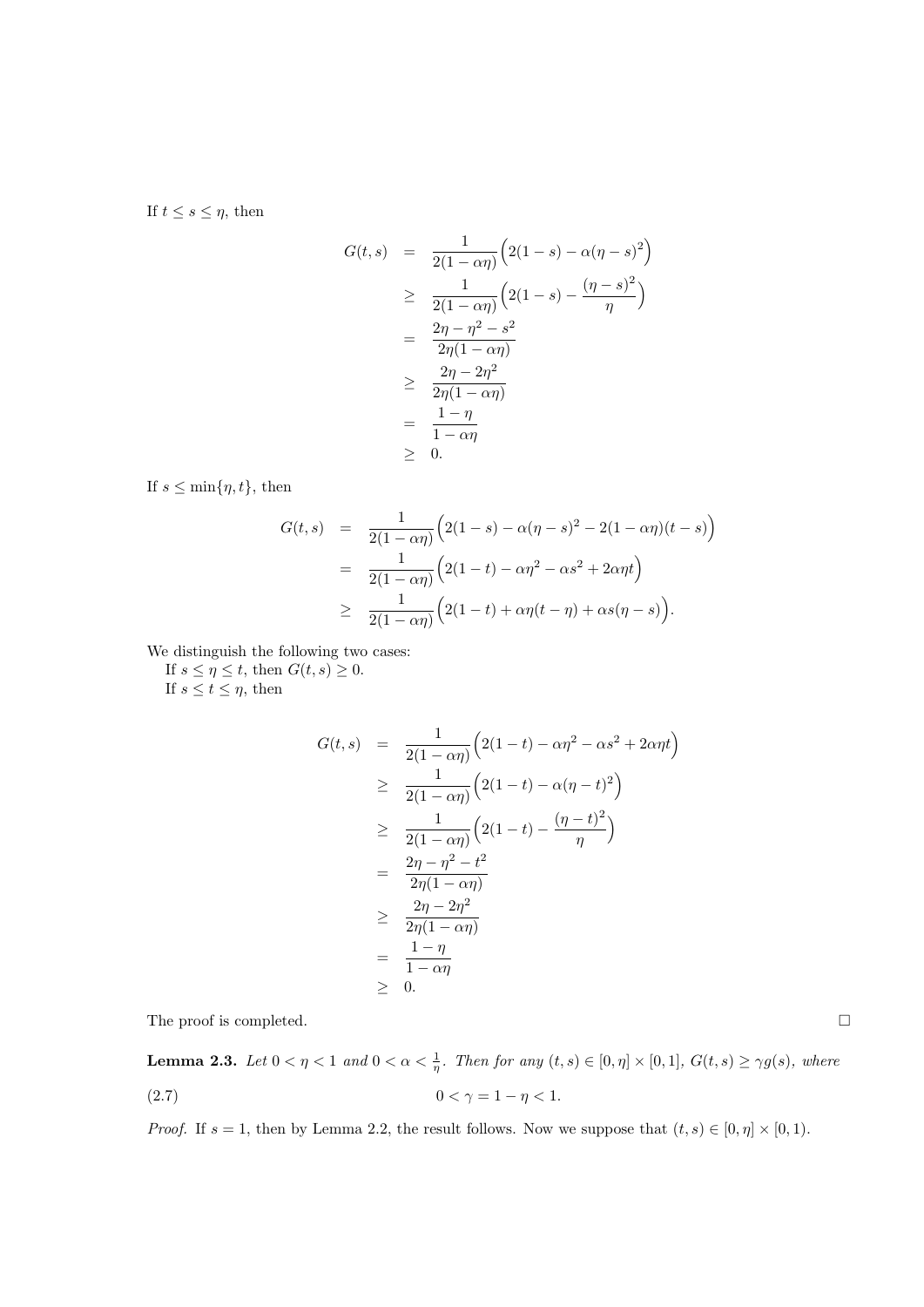If  $t \leq s \leq \eta$ , then

$$
\frac{G(t,s)}{g(s)} = \frac{2(1-s) - \alpha(\eta - s)^2}{2(1-s)}
$$
\n
$$
\geq \frac{2(1-s) - \frac{(\eta - s)^2}{\eta}}{2(1-s)}
$$
\n
$$
= \frac{2\eta - \eta^2 - s^2}{2\eta(1-s)}
$$
\n
$$
\geq \frac{1-\eta}{1-s}
$$
\n
$$
\geq \gamma.
$$

If  $s \le t \le \eta$ , then

$$
\frac{G(t,s)}{g(s)} = \frac{2(1-s) - \alpha(\eta - s)^2 - 2(1 - \alpha \eta)(t - s)}{2(1 - s)} \n= \frac{2(1-t) - \alpha \eta^2 - \alpha s^2 + 2\alpha \eta t}{2(1 - s)} \n\geq \frac{2(1-t) - \alpha(\eta - t)^2}{2\eta(1 - s)} \n\geq \frac{1 - \eta}{1 - s} \n\geq \gamma.
$$

If  $t \leq \eta \leq s$ , then

$$
\frac{G(t,s)}{g(s)} = 1 \ge \gamma.
$$

Therefore,

$$
G(t, s) \geq \gamma g(s), \quad (t, s) \in [0, \eta] \times [0, 1].
$$

The proof is completed.  $\Box$ 

Let  $E = C([0, 1], \mathbb{R})$ , and only the sup norm is used. It is easy to see that the BVP (1.1) and (1.2) has a solution  $u = u(t)$  if and only if u is a fixed point of operator  $A_{\lambda}$ , where  $A_{\lambda}$  is defined by

$$
A_{\lambda}u(t) = \frac{\lambda}{1 - \alpha \eta} \int_0^1 (1 - s)a(s)f(u(s))ds - \frac{\lambda \alpha}{2(1 - \alpha \eta)} \int_0^{\eta} (\eta - s)^2 a(s)f(u(s))ds
$$
  

$$
- \lambda \int_0^t (t - s)a(s)f(u(s))ds
$$
  

$$
= \lambda \int_0^1 G(t, s)a(s)f(u(s))ds.
$$

Denote

(2.8) 
$$
K = \left\{ u \in E : u \ge 0, \min_{t \in [0,\eta]} u(t) \ge \gamma ||u|| \right\},\,
$$

where  $\gamma$  is defined in (2.7). It is obvious that K is a cone in E.

**Lemma 2.4.** Assume that (H1) and (H2) hold,  $0 < \eta < 1$  and  $0 < \alpha < \frac{1}{\eta}$ . Then the operator  $A_{\lambda}: K \to K$ is completely continuous.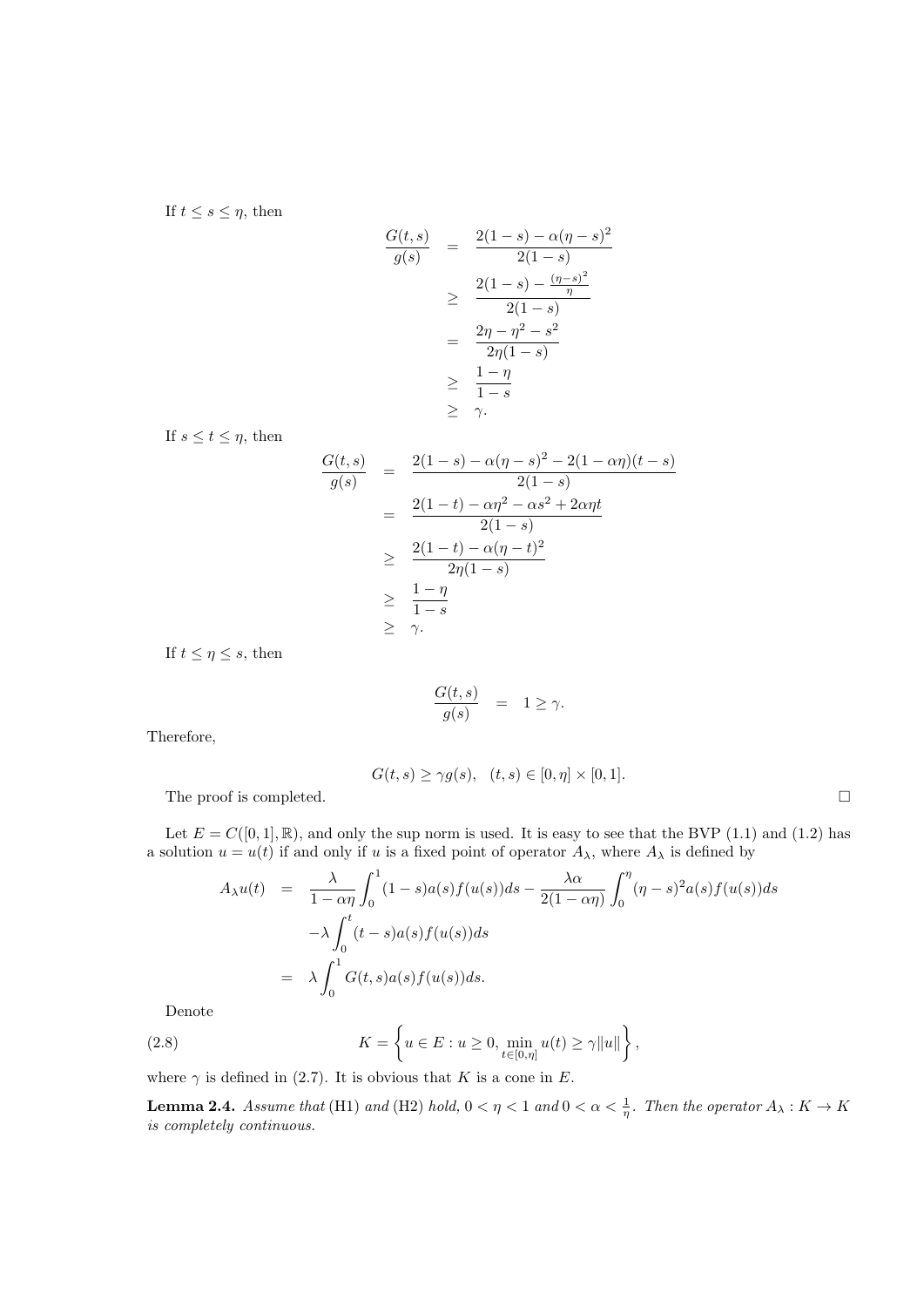*Proof.* For  $u \in K$ , according to the definition of  $A_{\lambda}$ , Lemma 2.2 and Lemma 2.3, it is easy to prove that  $A_{\lambda}K \subset K$ . By the Ascoli-Arzela theorem, it is easy to show that  $A_{\lambda}: K \to K$  is completely continuous. continuous.

In what follows, for the sake of convenience, set

$$
\Lambda_1 = \frac{1}{1 - \alpha \eta} \int_0^1 (1 - s) a(s) ds, \quad \Lambda_2 = \frac{\gamma}{2(1 - \alpha \eta)} \int_0^{\eta} \left( 2(1 - \eta) + \alpha (\eta^2 - s^2) \right) a(s) ds,
$$

$$
f_0 = \lim_{u \to 0+} \frac{f(u)}{u}, \quad f_{\infty} = \lim_{u \to \infty} \frac{f(u)}{u}.
$$

# 3. Main results

In this section, we will state and prove our main results.

**Theorem 3.1.** Suppose that (H1) and (H2) hold,  $0 < \eta < 1$  and  $0 < \alpha < \frac{1}{\eta}$ . If  $\Lambda_1 f_0 < \Lambda_2 f_{\infty}$ , then for each  $\lambda \in (\frac{1}{\Lambda_2 f_{\infty}}, \frac{1}{\Lambda_1 f_0})$ , the BVP (1.1) and (1.2) has at least one positive solution.

*Proof.* Let  $\lambda \in (\frac{1}{\Lambda_2 f_\infty}, \frac{1}{\Lambda_1 f_0})$ , and choose  $\epsilon > 0$  such that

(3.1) 
$$
\frac{1}{\Lambda_2(f_\infty - \epsilon)} \leq \lambda \leq \frac{1}{\Lambda_1(f_0 + \epsilon)}.
$$

By the definition of  $f_0$ , there exists  $\rho_1 > 0$  such that

(3.2) 
$$
f(u) \le (f_0 + \epsilon)u
$$
, for  $u \in (0, \rho_1]$ .

Let  $\Omega_{\rho_1} = \{u \in E : ||u|| < \rho_1\}$ , then from (3.1), (3.2) and Lemma 2.2, for any  $u \in K \cap \partial\Omega_{\rho_1}$ , we have

$$
A_{\lambda}u(t) = \lambda \int_0^1 G(t,s)a(s)f(u(s))ds
$$
  
\n
$$
\leq \lambda \int_0^1 g(s)a(s)f(u(s))ds
$$
  
\n
$$
= \frac{\lambda}{1-\alpha\eta} \int_0^1 (1-s)a(s)f(u(s))ds
$$
  
\n
$$
\leq \frac{\lambda}{1-\alpha\eta} \int_0^1 (1-s)a(s)(f_0+\epsilon)u(s)ds
$$
  
\n
$$
\leq \lambda \Lambda_1(f_0+\epsilon) \|u\| \leq \|u\|,
$$

which yields

(3.3)  $||A_\lambda u|| \le ||u||$ , for  $u \in K \cap \partial \Omega_{\rho_1}$ .

Further, by the definition of  $f_{\infty}$ , there exists  $\hat{\rho}_2 > 0$  such that

(3.4) 
$$
f(u) \ge (f_{\infty} - \epsilon)u, \text{ for } u \in [\hat{\rho}_2, \infty).
$$
  
Now, set  $\rho_2 = \max \{2\rho_1, \frac{\hat{\rho}_2}{\gamma}\}\$  and  $\Omega_{\rho_2} = \{u \in E : ||u|| < \rho_2\}$ . Then  $u \in K \cap \partial \Omega_{\rho_2}$  implies that  $u(t) \ge \gamma ||u|| \ge \hat{\rho}_2, t \in [0, \eta],$ 

and so,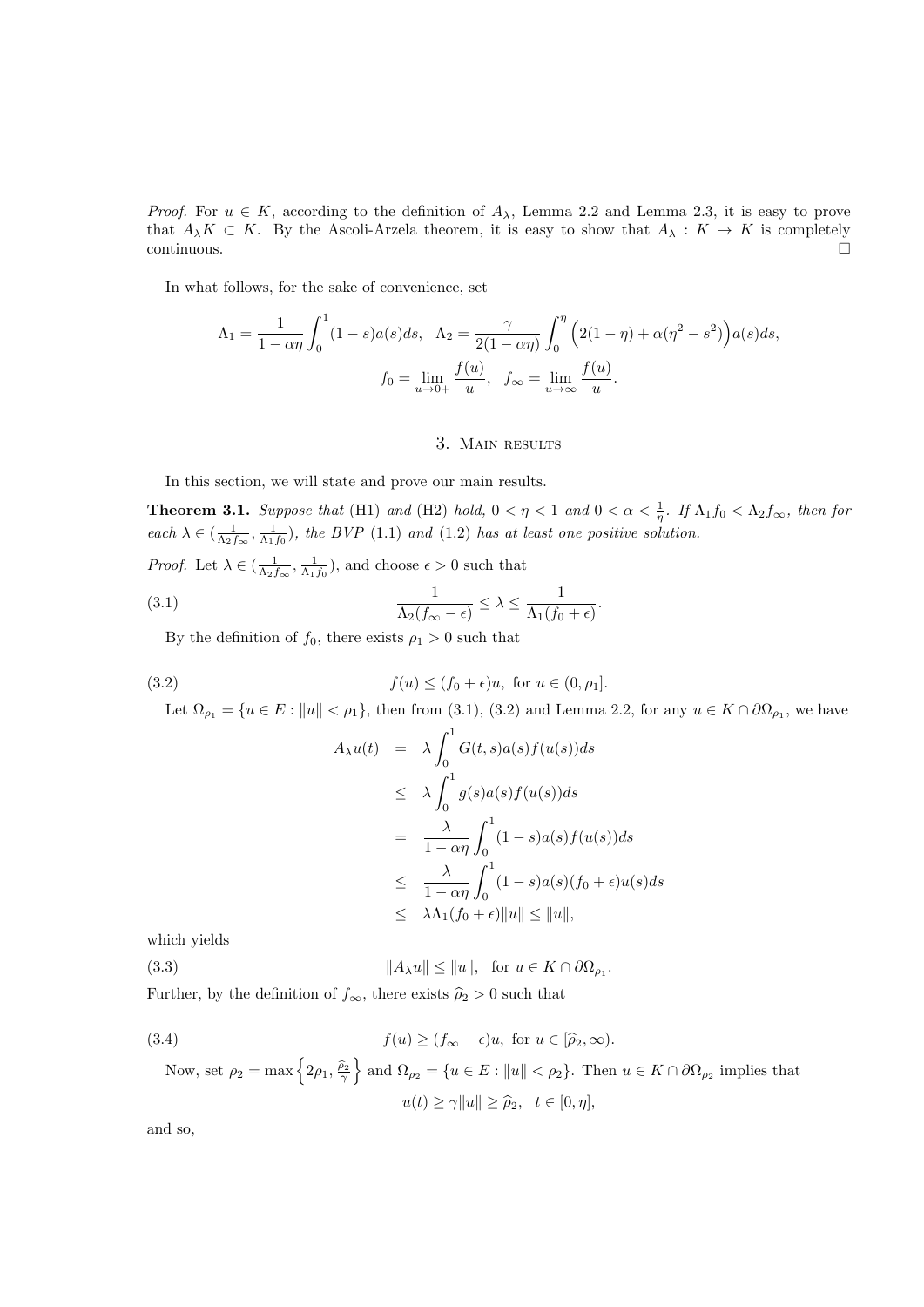$$
A_{\lambda}u(\eta) = \lambda \int_{0}^{1} G(\eta, s)a(s)f(u(s))ds
$$
  
\n
$$
\geq \lambda \int_{0}^{\eta} G(\eta, s)a(s)f(u(s))ds
$$
  
\n
$$
\geq \lambda \int_{0}^{\eta} G(\eta, s)a(s)(f_{\infty} - \epsilon)u(s)ds
$$
  
\n
$$
\geq \lambda \gamma(f_{\infty} - \epsilon) ||u|| \int_{0}^{\eta} G(\eta, s)a(s)ds
$$
  
\n
$$
= \lambda \gamma(f_{\infty} - \epsilon) ||u|| \int_{0}^{\eta} \frac{2(1 - s) - \alpha(\eta - s)^{2} - 2(1 - \alpha \eta)(\eta - s)}{2(1 - \alpha \eta)} a(s)ds
$$
  
\n
$$
= \lambda(f_{\infty} - \epsilon) ||u|| \frac{\gamma}{2(1 - \alpha \eta)} \int_{0}^{\eta} (2(1 - \eta) + \alpha(\eta^{2} - s^{2}))a(s)ds
$$
  
\n
$$
= \lambda \Lambda_{2}(f_{\infty} - \epsilon) ||u|| \geq ||u||.
$$

This implies that

(3.5)  $||A_{\lambda}u|| \ge ||u||$ , for  $u \in K \cap \partial \Omega_{\rho_2}$ .

Therefore, from (3.3), (3.5) and Theorem 1.1, it follows that  $A_\lambda$  has a fixed point u with  $\rho_1 \le ||u|| \le \rho_2$ in  $K \cap (\overline{\Omega}_{\rho_2} \setminus \Omega_{\rho_1})$ , which is a desired positive solution of the BVP (1.1) and (1.2).

By Theorem 3.1 we can easily obtain the following corollary.

**Corollary 3.2.** Assume that (H1) and (H2) hold,  $0 < \eta < 1$  and  $0 < \alpha < \frac{1}{\eta}$ . Then we have

- (1) If  $f_0 = 0$ ,  $f_\infty = \infty$ , then for each  $\lambda \in (0, \infty)$ , the BVP (1.1) and (1.2) has at least one positive solution.
- (2) If  $f_{\infty} = \infty$ ,  $0 < f_0 < \infty$ , then for each  $\lambda \in (0, \frac{1}{\Lambda_1 f_0})$ , the BVP (1.1) and (1.2) has at least one positive solution.
- (3) If  $f_0 = 0$ ,  $0 < f_\infty < \infty$ , then for each  $\lambda \in (\frac{1}{\Lambda_2 f_\infty}, \infty)$ , the BVP (1.1) and (1.2) has at least one positive solution.

**Theorem 3.3.** Suppose that (H1) and (H2) hold,  $0 < \eta < 1$  and  $0 < \alpha < \frac{1}{\eta}$ . If  $\Lambda_1 f_{\infty} < \Lambda_2 f_0$ , then for each  $\lambda \in (\frac{1}{\Lambda_2 f_0}, \frac{1}{\Lambda_1 f_\infty})$ , the BVP (1.1) and (1.2) has at least one positive solution.

*Proof.* Let  $\lambda \in (\frac{1}{\Lambda_2 f_0}, \frac{1}{\Lambda_1 f_\infty})$ , and choose  $\epsilon > 0$  such that

(3.6) 
$$
\frac{1}{\Lambda_2(f_0 - \epsilon)} \leq \lambda \leq \frac{1}{\Lambda_1(f_\infty + \epsilon)}.
$$

By the definition of  $f_0$ , there exists  $\rho_1 > 0$  such that

(3.7) 
$$
f(u) \ge (f_0 - \epsilon)u
$$
, for  $u \in (0, \rho_1]$ .

Let  $\Omega_{\rho_1} = \{u \in E : ||u|| < \rho_1\}$ . Hence, for any  $u \in K \cap \partial \Omega_{\rho_1}$ , from (3.6), (3.7), we get

$$
A_{\lambda}u(\eta) \geq \lambda \int_0^{\eta} G(\eta, s)a(s)f(u(s))ds
$$
  
\n
$$
\geq \lambda \int_0^{\eta} G(\eta, s)a(s)(f_0 - \epsilon)u(s)ds
$$
  
\n
$$
\geq \lambda \Lambda_2(f_0 - \epsilon) \|u\| \geq \|u\|.
$$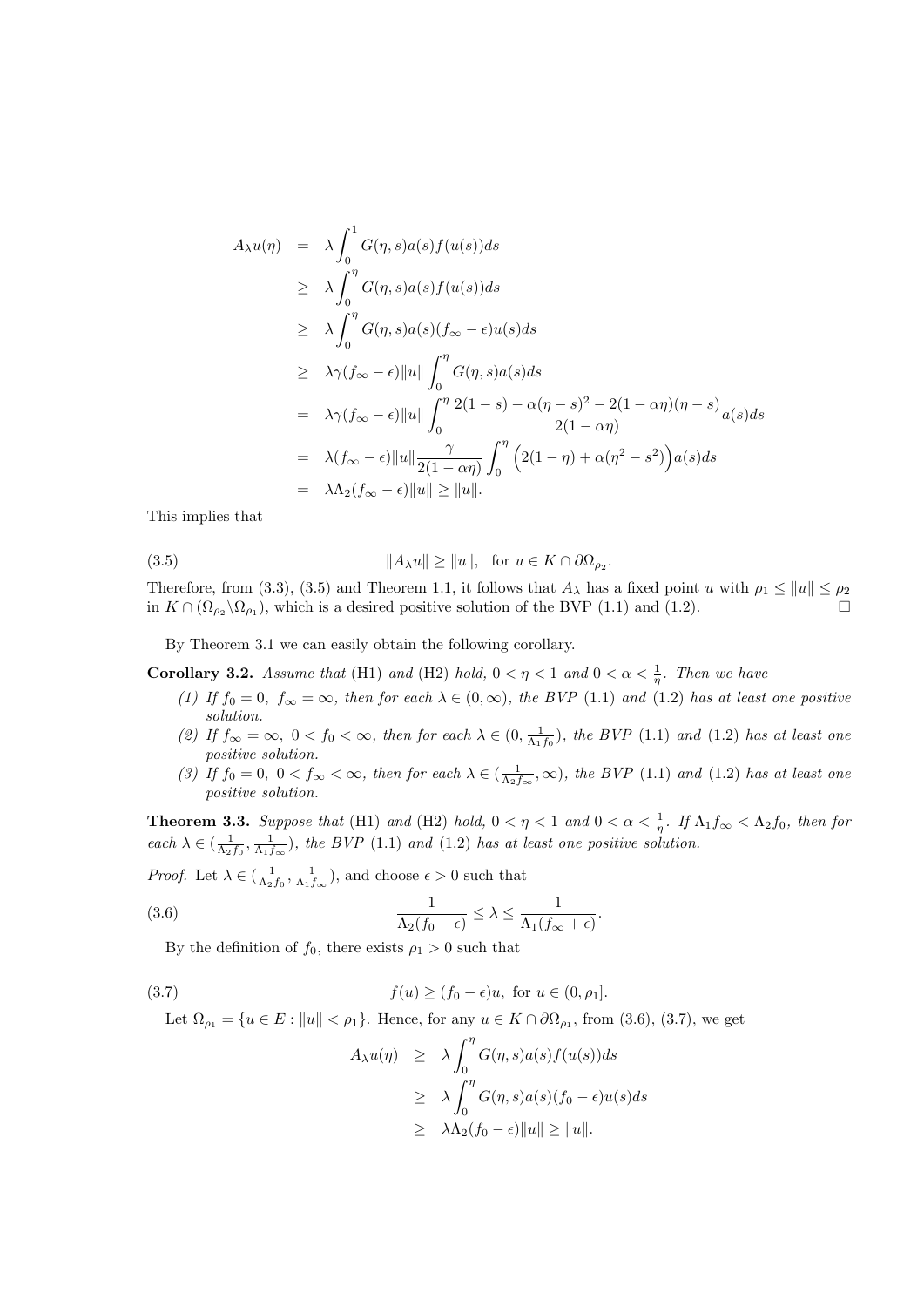Therefore

(3.8) 
$$
||A_{\lambda}u|| \ge ||u||, \text{ for } u \in K \cap \partial \Omega_{\rho_1}.
$$

By the definition of  $f_{\infty}$ , there exists  $\rho_0 > 0$  such that

(3.9) 
$$
f(u) \le (f_{\infty} + \epsilon)u, \text{ for } u \in [\rho_0, \infty).
$$

Next, we consider two cases:

If f is bounded. Let  $f(u) \leq L$  for all  $u \in [0,\infty)$ . Set  $\rho_2 = \max\{2\rho_1, \lambda \Lambda_1 L\}$  and  $\Omega_{\rho_2} =$  ${u \in E : \|u\| < \rho_2}, \text{ then for } u \in K \cap \partial \Omega_{\rho_2}, \text{ we have}$ 

$$
A_{\lambda}u(t) \leq \frac{\lambda}{1-\alpha\eta} \int_0^1 (1-s)a(s)f(u(s))ds
$$
  

$$
\leq \lambda L\Lambda_1 \leq \rho_2 \leq ||u||.
$$

Therefore

(3.10) 
$$
||A_{\lambda}u|| \le ||u||, \text{ for } u \in K \cap \partial \Omega_{\rho_2}.
$$

If f is unbounded, then from  $f \in C([0,\infty), [0,\infty))$ , we know that there is  $\rho_2$ :  $\rho_2 \ge \max\{2\rho_1, \gamma^{-1}\rho_0\}$ such that

(3.11) 
$$
f(u) \le f(\rho_2), \text{ for } u \in [0, \rho_2].
$$

Let  $\Omega_{\rho_2} = \{u \in E : ||u|| < \rho_2\}$ , then for  $u \in K \cap \partial \Omega_{\rho_2}$ , we have

$$
A_{\lambda}u(t) \leq \frac{\lambda}{1-\alpha\eta} \int_0^1 (1-s)a(s)f(u(s))ds
$$
  
\n
$$
\leq \frac{\lambda}{1-\alpha\eta} \int_0^1 (1-s)a(s)f(\rho_2)ds
$$
  
\n
$$
\leq \lambda \Lambda_1 \rho_2(f_{\infty} + \epsilon) \leq \rho_2 = ||u||.
$$

Thus

(3.12) kAλuk ≤ kuk, for u ∈ K ∩ ∂Ωρ<sup>2</sup>

It follows from Theorem 1.1, that  $A_{\lambda}$  has a fixed point in  $K \cap (\overline{\Omega}_{\rho_2} \setminus \Omega_{\rho_1})$ , such that  $\rho_1 \leq ||u|| \leq \rho_2$ .

.

From Theorem 3.3, we have

**Corollary 3.4.** Assume that (H1) and (H2) hold,  $0 < \eta < 1$  and  $0 < \alpha < \frac{1}{\eta}$ . Then we have

- (1) If  $f_0 = \infty$ ,  $f_\infty = 0$ , then for each  $\lambda \in (0, \infty)$ , the BVP (1.1) and (1.2) has at least one positive solution.
- (2) If  $f_{\infty} = 0$ ,  $0 < f_0 < \infty$ , then for each  $\lambda \in (\frac{1}{\Lambda_2 f_0}, \infty)$ , the BVP (1.1) and (1.2) has at least one positive solution.
- (3) If  $f_0 = \infty$ ,  $0 < f_\infty < \infty$ , then for each  $\lambda \in (0, \frac{1}{\Lambda_1 f_\infty})$ , the BVP (1.1) and (1.2) has at least one positive solution.

# 4. Examples

In this section we present some examples to illustrate our main results.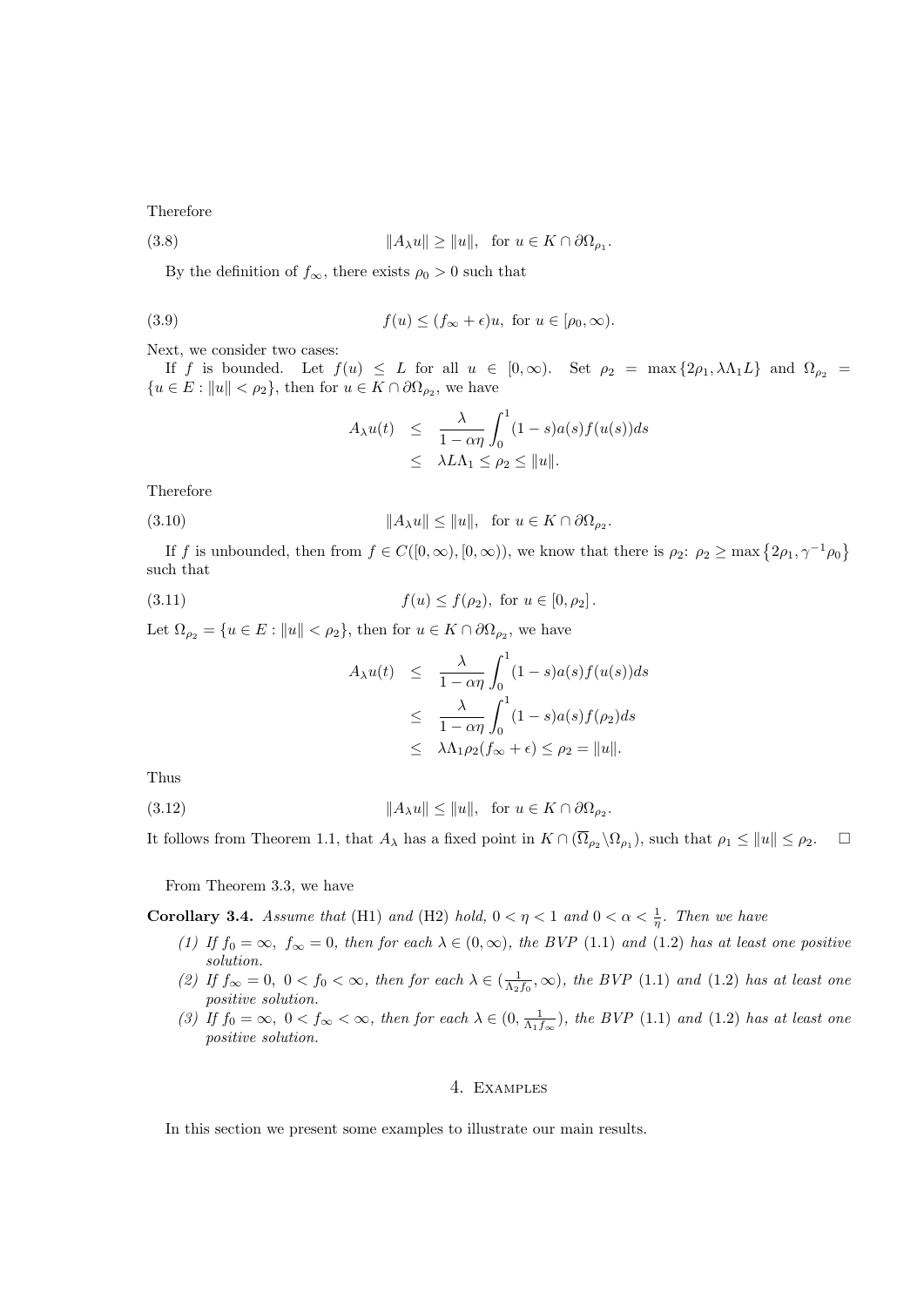Example 4.1. Consider the boundary value problem

(4.1) 
$$
u''(t) + tu^p = 0, \quad 0 < t < 1,
$$

(4.2) 
$$
u'(0) = 0, \quad u(1) = 2 \int_0^{\frac{1}{4}} u(s) ds.
$$

Set  $\alpha = 2$ ,  $\eta = 1/4$ ,  $a(t) = t$ ,  $f(u) = u^p$   $(p \in (0, 1) \cup (1, \infty))$ . We can show that  $0 < \alpha = 2 < 4 = 1/\eta$ . Now we consider the existence of positive solutions of the problem  $(4.1)$  and  $(4.2)$  in two cases. Case 1:  $p > 1$ . In this case,  $f_0 = 0$ ,  $f_\infty = \infty$ . Then, by Corollary 3.2, the BVP (4.1) and (4.2) has at least one positive solution.

Case 2:  $p \in (0,1)$ . In this case,  $f_0 = \infty$ ,  $f_\infty = 0$ . Then, by Corollary 3.4, the BVP (4.1) and (4.2) has at least one positive solution.

Example 4.2. Consider the boundary value problem

(4.3) 
$$
u''(t) + \frac{aue^{2u}}{b + e^u + e^{2u}} = 0, \quad 0 < t < 1,
$$

(4.4) 
$$
u'(0) = 0, \quad u(1) = 2 \int_0^{\frac{1}{3}} u(s) ds.
$$

Set  $\alpha = 2$ ,  $\eta = 1/3$ ,  $a(t) \equiv 1$ ,  $f(u) = (aue^{2u})/(b+e^u+e^{2u})$ . we consider the existence of positive solutions of the problem (4.3) and (4.4) into the following two cases.

Case 1: If  $a = 5$ ,  $b = 8$ , then  $f_0 = \frac{1}{2}$ ,  $f_{\infty} = 5$ . By calculating, it is easy to obtain that  $0 < \alpha = 2$  $3 = 1/\eta, \, \gamma = \frac{2}{3}.$  Again

$$
\Lambda_1 = \frac{1}{1 - \alpha \eta} \int_0^1 (1 - s)a(s)ds = \frac{3}{2},
$$
  
\n
$$
\Lambda_2 = \frac{\gamma}{2(1 - \alpha \eta)} \int_0^{\eta} (2(1 - \eta) + \alpha(\eta^2 - s^2))a(s)ds = \frac{40}{81},
$$
  
\n
$$
\Lambda_1 f_0 = \frac{3}{4}, \quad \Lambda_2 f_{\infty} = \frac{200}{81}.
$$

By Theorem 3.1, we know that for any  $\lambda \in (\frac{81}{200}, \frac{4}{3})$ , the BVP (4.3) and (4.4) has at least one positive solution  $u \in C[0,1]$ .

Case 2: If  $a = 5$ ,  $b = -2$ , then  $f_0 = \infty$ ,  $f_\infty = 5$  and  $\Lambda_1 f_\infty = \frac{15}{2}$ .

Therefore, by Corollary 3.4, we know that for any  $\lambda \in (0, \frac{2}{15})$ , the BVP (4.3) and (4.4) has at least one positive solution  $u \in C[0, 1]$ .

Example 4.3. Consider the boundary value problem

(4.5) 
$$
u''(t) + \frac{1}{5}u(1 - \frac{1}{1 + u^2}) = 0, \quad 0 < t < 1,
$$

(4.6) 
$$
u'(0) = 0, \quad u(1) = \int_0^{\frac{1}{2}} u(s)ds,
$$

where  $\alpha = 1, \eta = 1/2, a(t) \equiv \frac{1}{5}, f(u) = u(1 - \frac{1}{1+u^2})$ . By calculating, we have  $0 < \alpha = 1 < 2 = 1/\eta$ ,  $\gamma = \frac{1}{2}, f_0 = 0, f_{\infty} = 1.$  Again

$$
\Lambda_2 = \frac{\gamma}{2(1-\alpha\eta)} \int_0^{\eta} \Big(2(1-\eta) + \alpha(\eta^2 - s^2)\Big) a(s) ds = \frac{7}{120}.
$$

Hence, by Corollary 3.2, for any  $\lambda \in (\frac{120}{7}, \infty)$ , the BVP (4.5) and (4.6) has at least one positive solution  $u \in C[0,1].$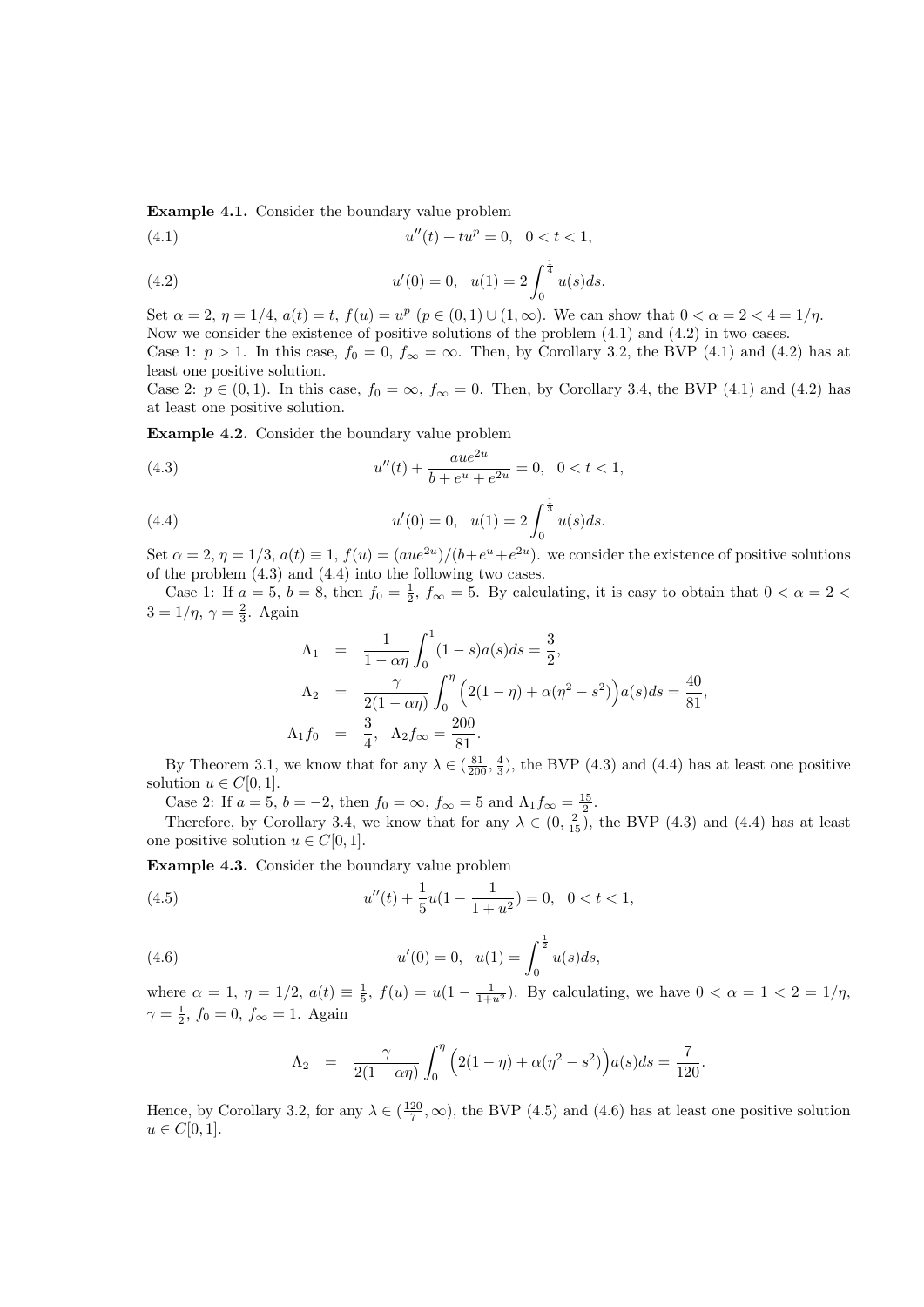Acknowledgments. The authors would like to thank the anonymous referee for his/her valuable comments and suggestions on the paper.

### **REFERENCES**

- [1] D. R. Anderson, Nonlinear triple-point problems on time scales, Electron. J. Diff. Eqns. 47 (2004), 1–12.
- [2]  $\Box$ , Solutions to second order three-point problems on time scales, *J. Difference Equ. Appl.* 8 (2002), 673–688.
- [3] A. Boucherif, Second-order boundary value problems with integral boundary conditions, *Nonlinear* Anal. 70 (2009), 364–371.
- [4] Z. Chengbo, Positive solutions for semi-positone three-point boundary value problems, J. Comput. Appl. Math. 228 (2009), 279–286.
- [5] M. Feng, D. Ji and W. Ge, Positive solutions for a class of boundary-value problem with integral boundary conditions in Banach spaces, J. Comput. Appl. Math. 222 (2008), 351-363.
- [6] W. Feng and J. R. L. Webb, Solvability of a three-point nonlinear boundary value problem at resonance, Nonlinear Anal. 30 (1997), no. 6, 3227–3238.
- [7] Y. Guo and W. Ge, Positive solutions for three-point boundary value problems with dependence on the first order derivative, J. Math. Anal. Appl. 290 (2004), 291–301.
- [8] C. P. Gupta, Solvability of a three-point nonlinear boundary value problem for a second order ordinary differential equations, J. Math. Anal. Appl. 168 (1992), 540–551.
- [9] F. Haddouchi and S. Benaicha, Multiple positive solutions for a nonlinear three-point integral boundary-value problem, Int. J. Open Probl. Comput. Sci. Math. 8 (2015), no. 1, 29-42.
- [10] X. Han, Positive solutions for a three-point boundary value problem, Nonlinear Anal. 66 (2007), 679–688.
- [11] X. He and W. Ge, Triple solutions for second order three-point boundary value problems, J. Math. Anal. Appl. 268 (2002), 256–265.
- [12] V. A. Il'in and E. I. Moiseev, Nonlocal boundary-value problem of the first kind for a Sturm-Liouville operator in its differential and finite difference aspects, Differ. Equ. 23 (1987), no. 7, 803–810.
- [13] J. Jiang, L. Liu, and Y. Wu, Second-order nonlinear singular Sturm-Liouville problems with integral boundary conditions, Appl. Math. Comput. 215 (2009), 1573-1582.
- [14] P. Kang and Z. Wei, Three positive solutions of singular nonlocal boundary value problems for systems of nonlinear second-order ordinary differential equations, Nonlinear Anal. 70 (2008), 444- 451.
- [15] L. Kong, Second order singular boundary value problems with integral boundary conditions, Nonlinear Anal. **72** (2010), 2628-2638.
- [16] M. A. Krasnoselskii, Positive Solutions of Operator Equations, P. Noordhoff, Groningen, The Netherlands, 1964.
- [17] J. Li and J. Shen, Multiple positive solutions for a second-order three-point boundary value problem, Appl. Math. Comput. 182 (2006), 258–268.
- [18] S. Liang and L. Mu, Multiplicity of positive solutions for singular three-point boundary value problems at resonance, Nonlinear Anal. 71 (2009), 2497–2505.
- [19] R. Liang, J. Peng, and J. Shen, Positive solutions to a generalized second order three-point boundary value problem, Appl. Math. Comput. 196 (2008), 931–940.
- [20] B. Liu, Positive solutions of a nonlinear three-point boundary value problem, Appl. Math. Comput. 132 (2002), 11–28.
- [21] , Positive solutions of a nonlinear three-point boundary value problem, *Comput. Math. Appl.* 44 (2002), 201–211.
- [22] H. Luo and Q. Ma, Positive solutions to a generalized second-order three-point boundary-value problem on time scales, Electron. J. Diff. Eqns. 17 (2005), 1–14.